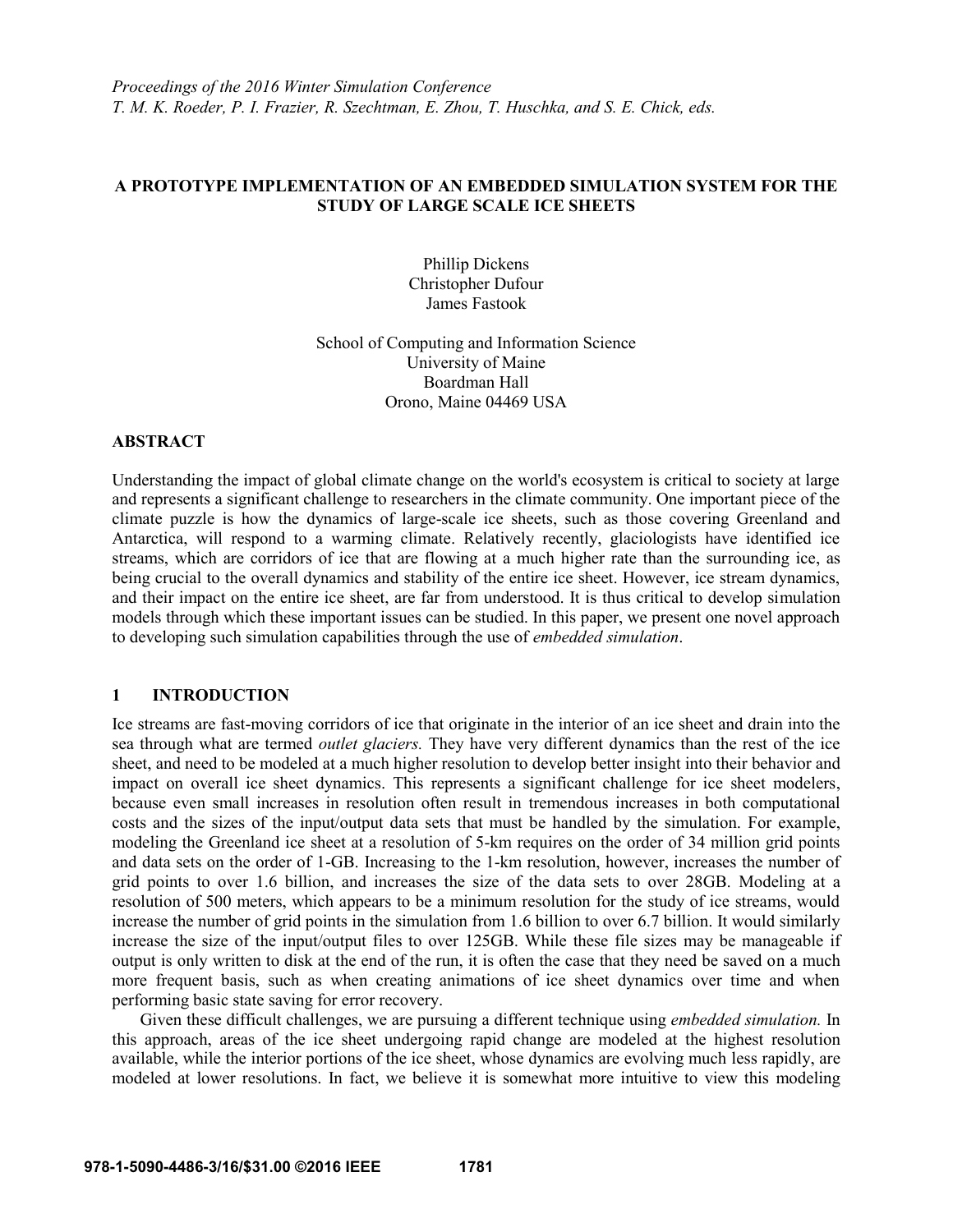problem in terms of multiple physical processes, executing at different spatial and temporal resolutions, each of which can interact with and impact the behavior of the other physical processes. In this paper, we present our approach that provides the synchronization and communication mechanisms that enable such simulation modeling.

We are developing our approach using the Parallel Ice Sheet Model (PISM), which is a widely used parallel simulation model for the study of large-scale ice sheets (Torsten Albrecht, et. al, 2015). It involves implementing multiple, independent instances of a full PISM simulation, one for each region of the ice sheet being simulated at different resolutions. We then add the communication and synchronization mechanisms necessary to correctly capture the important feedback loops between these models and to maintain the fidelity of the overall ice sheet simulation.

We believe this paper provides two important contributions to the modeling and simulation community. First, it provides a clear proof of concept for this basic approach. This is demonstrated through experimental results that document the accuracy of the overall simulation, and that provide strong indications that it is able to capture important feedback loops between the simulation processes.

Second, while the focus of this paper is on large-scale ice sheet modeling, we believe the basic approach will have much broader applicability. In particular, large scientific modeling applications, where the domain is laid out across a checkerboard grid and includes processes logically executing at different special and temporal resolutions, could derive significant benefits from using this approach.

The rest of the paper is organized as follows. In Section 2, we provide an overview of PISM and its approach to modeling ice dynamics. In Section 3, we describe our approach to the development of embedded simulation modeling. In Section 4, we discuss our experimental design, and we provide our experimental results in Section 5. We discuss related research in Section 6, and provide our conclusions and future research in Section 7.

#### **2 THE PARALLEL ICE SHEET MODEL (PISM)**

PISM is a powerful and highly flexible parallel simulation model that provides researchers with a window into past, present, and future behavior of large-scale ice sheets. It provides multiple algorithms for modeling ice sheet dynamics and how such dynamics change over time. This includes the Shallow Ice Approximation (Le Meur et al. 2004), the Shallow Shelf Approximation (Bueler and Brown, 2004), and a hybrid 'SSA + SIA' model (Winkelmann et al. 2011) for the solution of stress balance equations. It provides ways to customize and combine such models to fit the problem at hand, and makes available a wide range of models for marine ice physics, ocean calving, and conservation of energy. PISM also provides the ability to easily couple the simulation with external ocean and atmospheric models.

Within PISM, the model takes place in a rectangular computational box that consists of a collection of data points in three dimensions representing the space that encloses the glacier being studied. In each of the x and y dimensions, the grid points are equally spaced, and have a relatively coarse resolution. The z dimension is given a relatively finer resolution than x or y, and the spacing of grid points along this dimension may vary within a given model allowing for more detail near the base of the ice where driving forces are greatest. Each x, y pair represents a single column of ice that is parallel with the force of gravity.

PISM takes the entire computational box and divides it into n rectangular sub-grids, where n is the number of processes being used for the simulation. It attempts to make the sub-grids as square as possible in the x and y dimensions because the calculation of a new value for a given grid point often only depends on the current values of variables at adjacent grid points. Therefore, the degree to which the computation of one sub-grid depends on results from another sub-grid is proportional to the perimeter of the local grid, and the square has the minimum perimeter for any rectangle. However, for many computational box sizes and values of n, there is no way to evenly distribute the grid points to n non-intersecting squares. In such cases, PISM arranges the sub-grids into r rows and c columns with  $n = rc$ , with no row being more than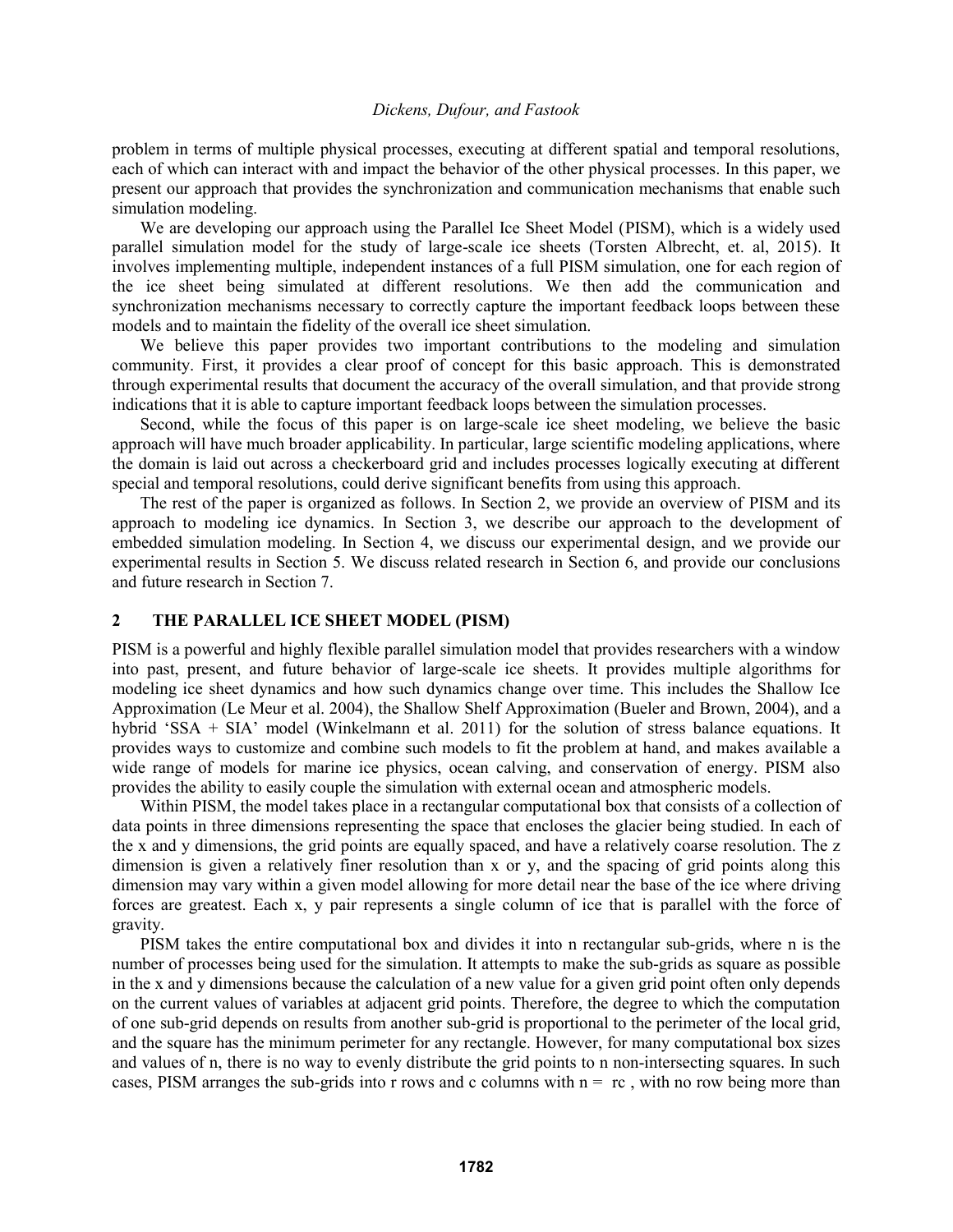one grid point wider than any other row, and no column being more than one grid point taller than any other column.

PISM is an iterative, numerical simulation that progresses in units of *time steps*. At the beginning of each time step, the simulation components cooperatively determine the amount of *logical time* by which the simulation can be advanced while preserving the basic numerical and physical consistency constraints of the underlying physics being modeled. This amount of logical time can be thought of in much the same way as the *look-ahead* value in a conservative, parallel discrete event simulation. Once the duration of the time step has been determined, PISM utilizes an interpolation process (between neighboring grid points) to determine the *initial,* or *boundary conditions* for the current step. It then models the evolution of ice dynamics over the period of logical time determined at the beginning of the time step. This process is repeated until the simulation is completed.

PISM derives its computational scalability from its use of the Portable Extensible Toolkit for Scientific Computation (PETSc, Satish et al., 2015, 2015a, 1997), which is a widely used library of data structures and routines for scientific models that require partial differential equations for their solutions. PETSc, in turn, derives its scalability by spreading its computation across multiple processing cores and using MPI (The Message Passing Interface Standard) for inter-process communication.

# **3 APPROACH**

In this prototype implementation, we use a simulation of the whole Greenland ice sheet executing at a resolution of two kilometers, within which we embed a 500-meter resolution simulation of the Jakoshabvn outlet glacier, which is located on the western coast of Greenland. We chose this particular outlet glacier for three reasons. First, it is the fastest flowing glacier in the world (Moulins, 2008), through which approximately 7% of the entire ice sheet is discharged into the ocean (Torsten Albrecht, et. al, 2015). Second, this area experienced a significant calving event quite recently in 2015, and has retreated over 35-km in the last 150 years. Third, we have 500-meter resolution data sets for this region of the ice sheet, provided by the Center for Remote Sensing of Ice Sheets (CReSIS, https://www.cresis.ku.edu/), which are available at (https://data.cresis.ku.edu/data/).

The high- and low-resolution simulations are implemented as two independent instantiations of a PISM model, each of which is fully parallelized and, in isolation, correctly synchronized by its respective runtime system. However, they share an overlapping region of the grid in which one simulation can *directly* impact the model state of the other, requiring careful synchronization to correctly capture their interactions while maintaining coherence of the overall simulation.

The overlapping region of the ice sheet is partially depicted in Figure 1. It is important to note that the high-resolution grid points are fully contained within the embedded region, while the low-resolution grid points cover the entire domain (ice sheet), *including* the embedded region.

## **3.1 Boundary Conditions**

Recall that PISM computes new boundary conditions at the beginning of each time step through the application of an interpolation algorithm applied to each grid point and its nearest neighbors. We use a similar approach in the computation of the boundary conditions at the beginning of a new time step for both the high- and low-resolution simulations. In fact, it is the computation of such initial boundary conditions that largely captures the interactions between the two simulations.

 First, consider the embedded simulation. Initial boundary conditions are computed for the highresolution grid points lying at the *border* of the embedded region at the beginning of a time step. For each such point, the four nearest low-resolution grid points (termed *neighbors*) are determined. The initial values of these points are then computed using a *weighted linear interpolation* of the values from the chosen low-resolution neighbors. Thus while several high-resolution grid points may share the same set of low-resolution neighbors, the impact of each neighbor is weighted by its relative distance from the high-resolution point under consideration. This process is depicted in Figure 2.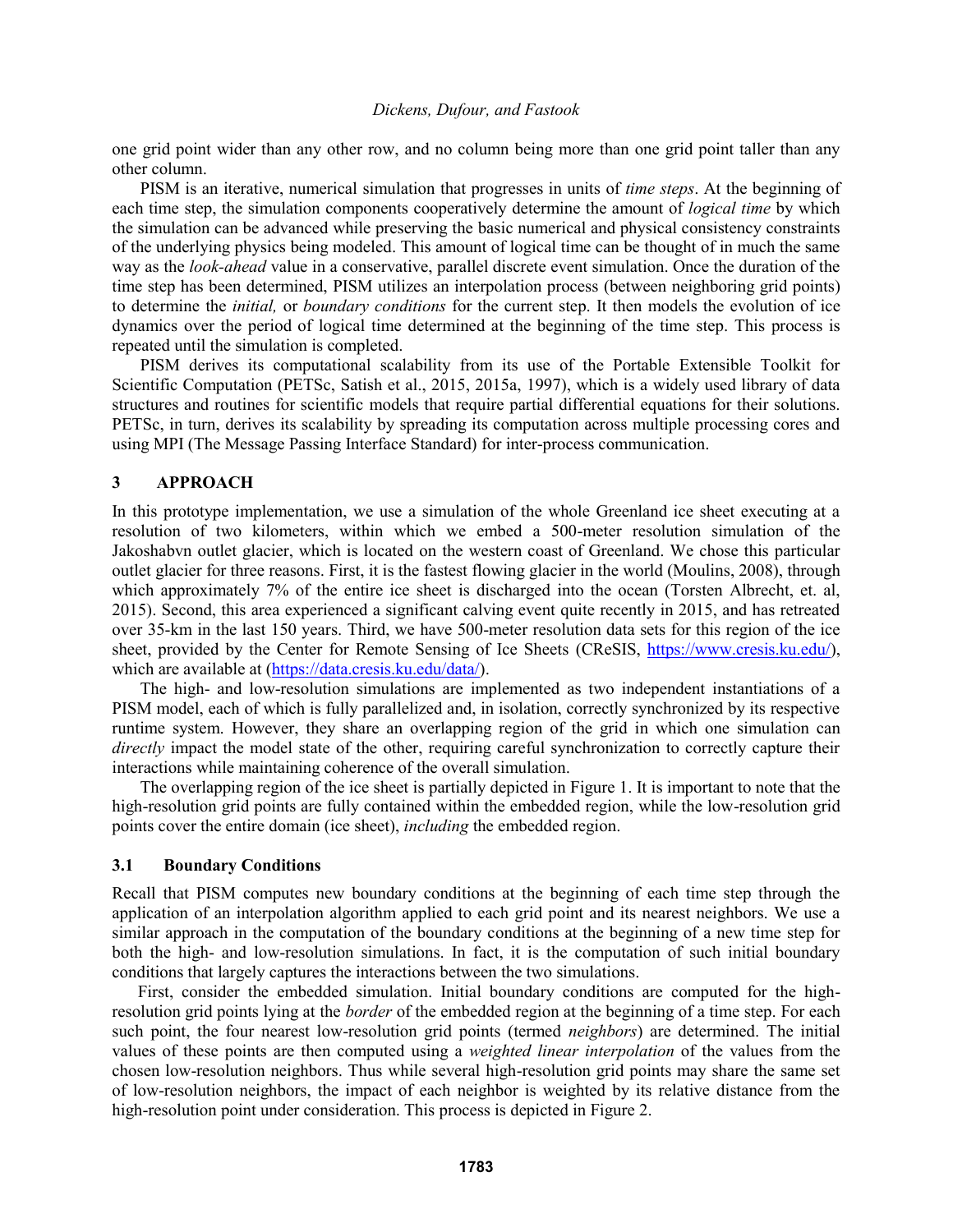*Dickens, Dufour, and Fastook*



Figure 1: This figure depicts the distribution of high- and low-resolution grid points within the highresolution embedded region of the grid. The high-resolution grid points are depicted as 'x', and the lowresolution grid points are depicted as 'o'. Note that we show only the low-resolution grid points within and immediately surrounding the embedded region.

As noted above, the state of the high-resolution simulation is impacted by the low-resolution simulation through the computation of the initial boundary conditions at each new time step. This impact is propagated throughout the high-resolution domain by PISM's subsequent modeling of the evolution of ice dynamics throughout the subsequent time step. The impact of the high-resolution simulation on the state of the low-resolution simulation is captured in a similar manner. In particular, each low-resolution point within the embedded region determines it's closest four neighboring high-resolution grid points, and computes its boundary conditions using a weighted linear interpolation of these neighbors. The impact of the new boundary conditions is then propagated throughout the low-resolution model in the subsequent time step.

## **3.2 Two Phase Synchronization Protocol**

Assume the simulations are synchronized at some logical time **T1** representing the beginning of a new time step. At this point, the newly computed values of the low-resolution grid points within the embedded region are communicated to the low-resolution simulation. These new grid points are then placed into the embedded region of the ice sheet. From this point forward, the time step is controlled by PISM. It utilizes the modified values from the high-resolution simulation in the computation of the initial conditions, and then executes the simulation to the end of the time step, call it logical time **T2**, using its normal processes. Once the simulation reaches logical time **T2**, it sends to the high-resolution simulation the newly computed values of grid points bordering the embedded region of the ice sheet. It then blocks, waiting for the high-resolution simulation to execute up to logical time **T2**. This represents the end of Phase 1 of the protocol.

In Phase 2 of the protocol, the high-resolution simulation is executed from logical time **T1** to **T2**. However, because it is being modeled at a higher resolution, it typically takes several, much smaller time steps, to model its evolution over this same time interval. Ideally, we would like to use the values of the bordering grid points (from the low-resolution model) in the computation of the boundary conditions for each of these smaller time steps, but such information is only available for logical times **T1** and **T2**. We therefore use a linear 2D interpolation between the values provided for logical times **T1** and **T2** in the computation of subsequent boundary conditions. Once the high-resolution simulation reaches logical time **T2**, it provides to the low-resolution simulation the updated values of the grid points within the embedded region. This process continues to the end of the simulation.

To summarize, the interactions between the simulation models are captured through the values of the grid points that are exchanged and utilized in the computation of initial boundary conditions. The impact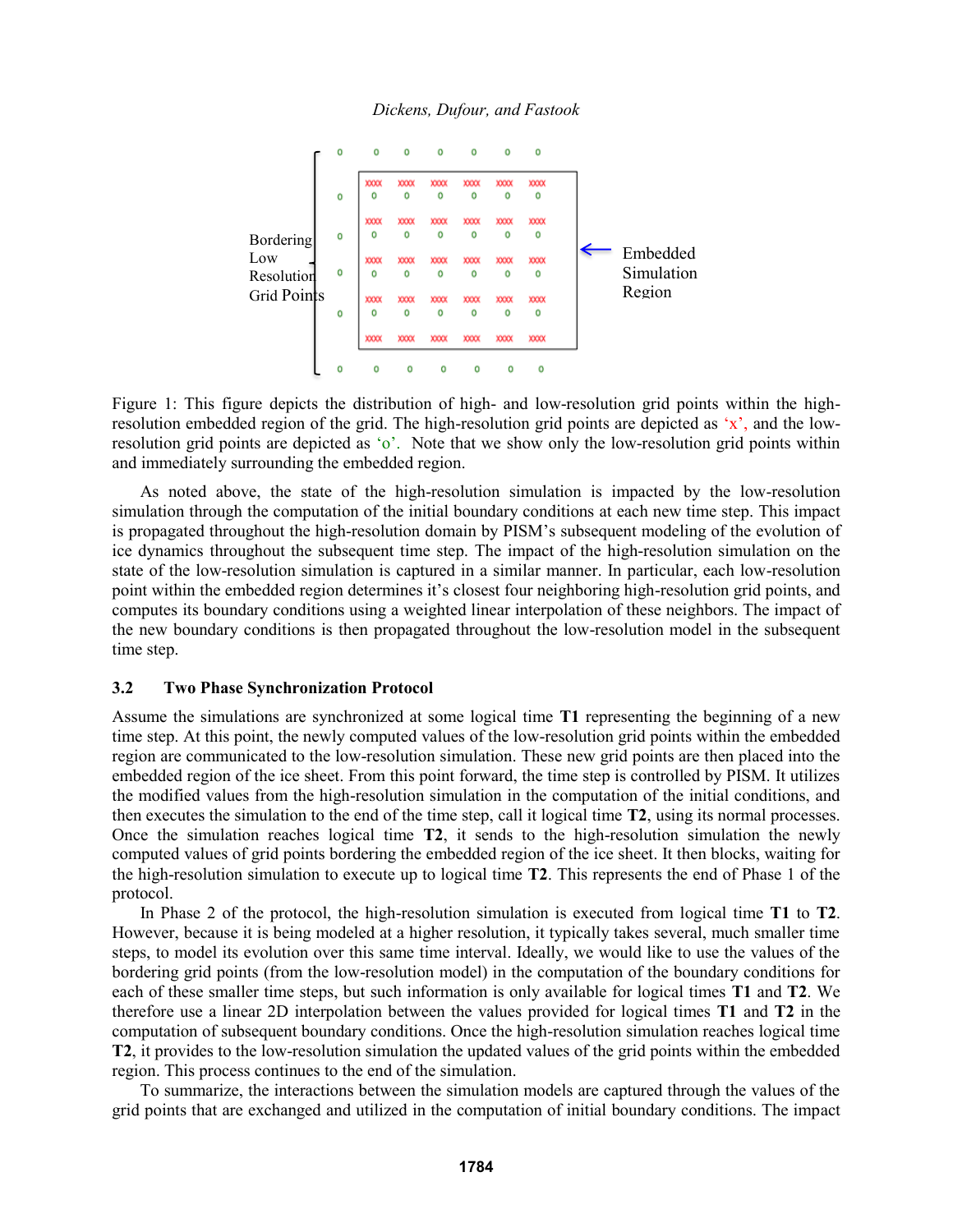of such interactions on the evolution of ice dynamics is propagated throughout the respective simulations via the subsequent execution of the PISM model.



Figure 2: This figure partially depicts the process of establishing initial boundary conditions for the highresolution grid points. The high-resolution points are depicted as  $x'$ , and the low-resolution grid points are depicted as 'o'. For each high-resolution grid point along the border of the embedded region the four closest low-resolution points are selected. The initial boundary conditions are then established utilizing a weighted linear interpolation between these neighbors. For example, consider the four high-resolution points represented as 'x'. The figure shows the corresponding low-resolution grid points that will be used for the interpolation (represented as  $\sigma$ ).

## **4 EXPERIMENTAL DESIGN**

All of our experimental results were obtained utilizing the SuperMic cluster located at the High Performance Computing Center at Louisiana State University. It consists of 360 compute nodes, each of which includes two 10-core Intel Xeon Ivy Bridge-EP E5-2680 processors operating at a rate of 2.8 GHz. Each node also provides two Intel Xeon Phi 7120P coprocessors that have not yet been incorporated into our initial implementation. Each node is equipped with 64GB DDR3 1866MHz Ram, and a 500GB hard drive. It is attached to the rest of the system via a 56 Gigabit per second Infiniband network interface. Each node runs the Red Hat Enterprise 6 operating System.

We tested our prototype implementation using a 2-km model of the entire Greenland ice sheet with an embedded model of the Jakobshavn outlet glacier region at a 500-meter resolution. Our primary goal was to provide a proof of concept for the basic approach we are pursuing. To help determine the validity of our approach, we wanted to compare ice velocities computed by our simulation with those obtained through direct observation and measurement. We also wanted to demonstrate the impact of model resolution on simulation results in this critical domain. Finally, we wanted to establish baseline performance metrics to gauge the impact of various optimization techniques under development.

# **5 EXPERIMENTAL RESULTS**

We first compare the ice velocities computed by our simulation with those obtained from direct observation and measurement (Joughin et. al, 2010). The computed and observed velocities were taken from a 10-km cross-section of the ice flow within the Jakobshavn outlet glacier. The measurements were taken between the grounding line, where ice begins to float, and the Calving Front, which is where floating ice detaches from the ice sheet. The results are shown in Figure 3.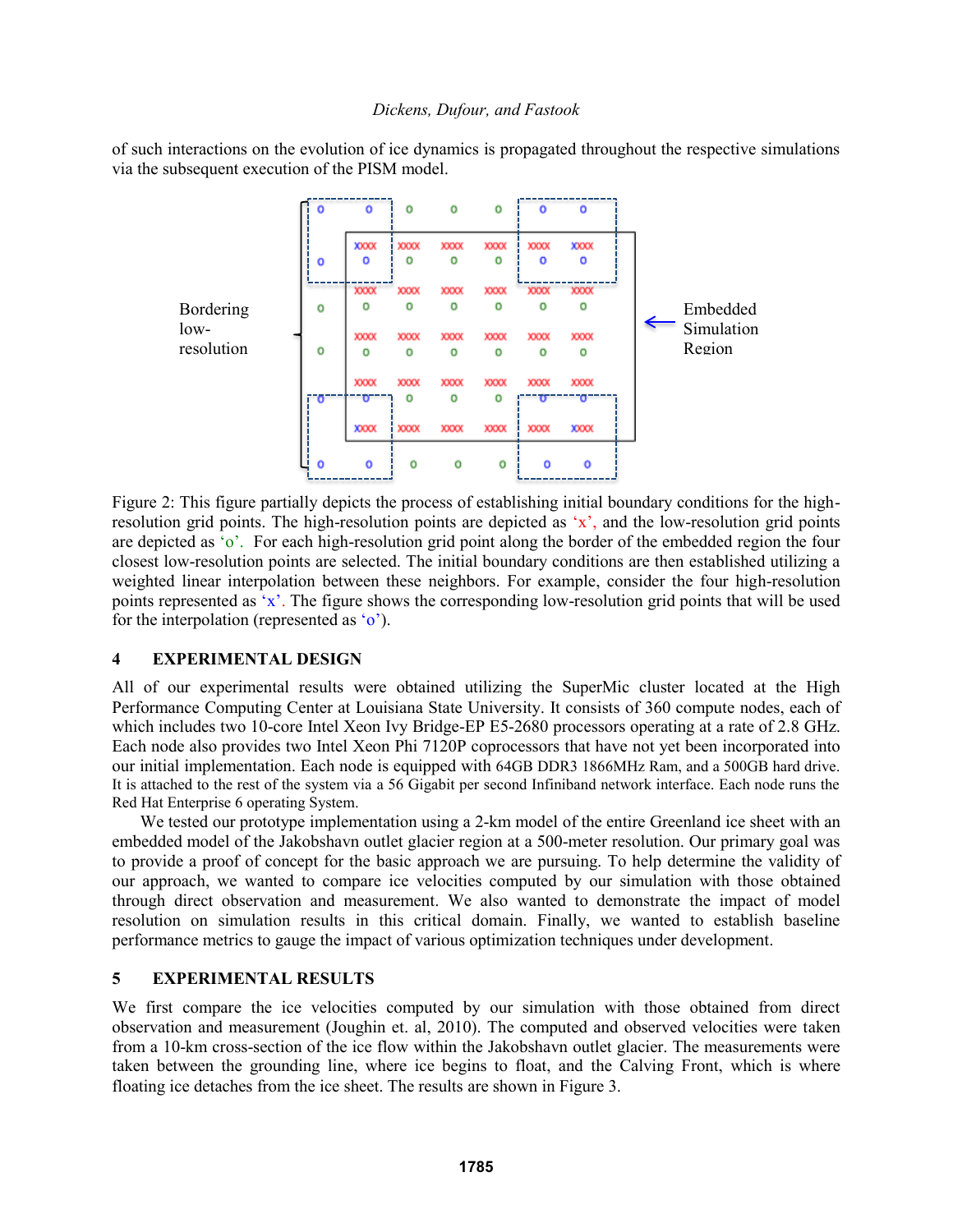

*Dickens, Dufour, and Fastook*

Figure 3: This graph shows the observed ice velocities (top), the simulated velocities using the embedded simulation (middle), and the velocities computed by the non-embedded simulation.

The top line in the graph represents the observed ice velocities sampled at 500-meter resolution. The next line shows the values of the *low-resolution grid points* that fell within the embedded region. For comparison purposes, we also included the simulated velocities computed by a 2-km non-embedded simulation.

As can be seen, the velocities computed using embedded simulation are reasonably close to the observed values, and even begin to capture the basic shape of the curve of observed values toward the middle of the cross section. It is very interesting to note that the results clearly demonstrate a feedback loop between the high- and low-resolution simulations operating within the embedded region of the grid. This can be seen by comparing the results provided by the embedded simulation, which represent the values of the low-resolution grid points within the embedded region, to the third set of results, which represent the same grid points as computed by the 2-km whole ice sheet model. The differences in these velocities are directly attributable to the impact of the high-resolution simulation on the values of the lowresolution grid points.

## **5.1.1 Computational Costs**

We also wanted to provide a baseline measure of the computational costs incurred by the prototype implementation of our system. We measured this by executing both a non-embedded, 2-km simulation of the whole Greenland ice sheet and the same model with the embedded simulation. We executed both models for one logical year. The results are provided in Table 1.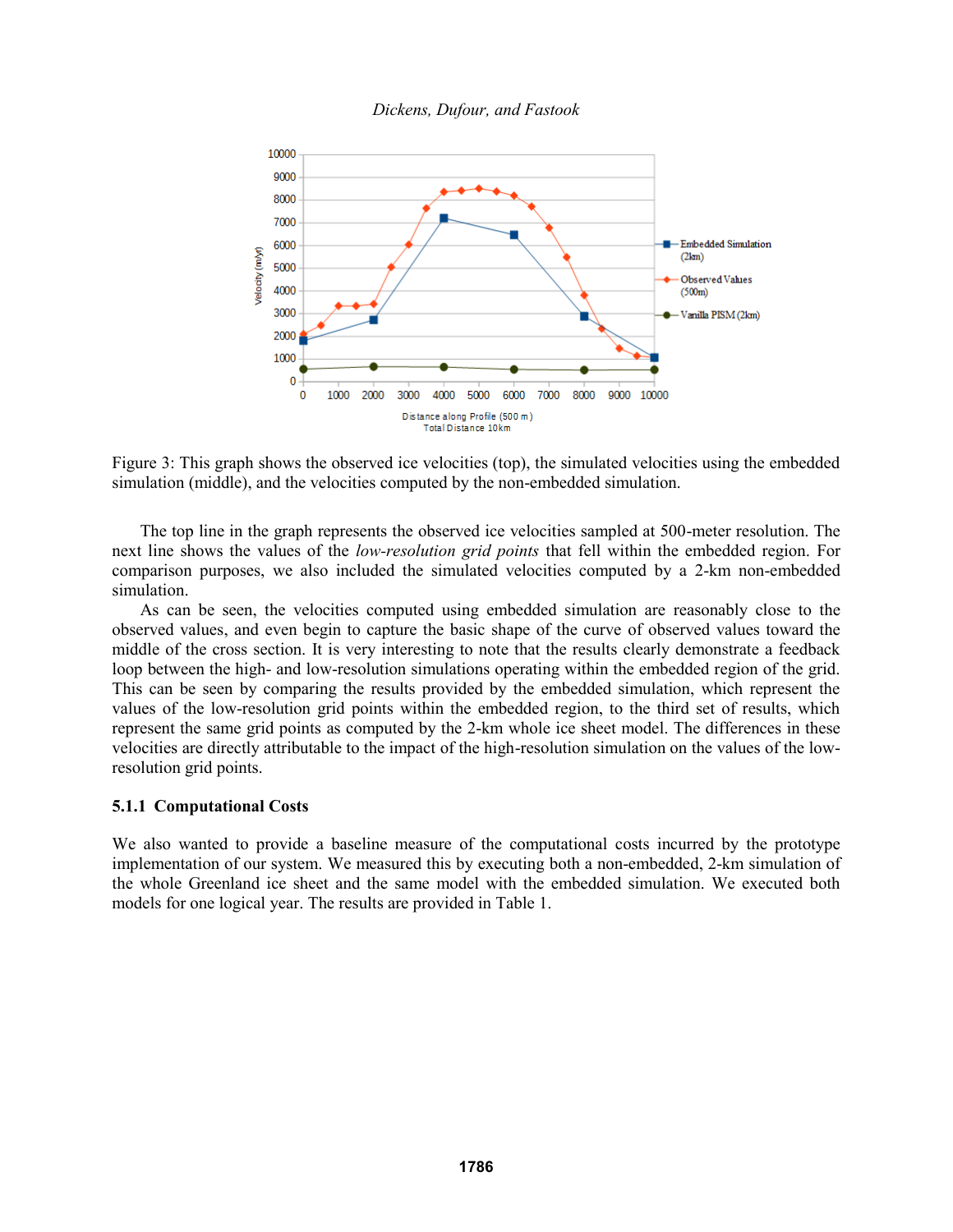| <b>Performance Metrics</b> | 2KM Vanilla | 2KM with 500-meter<br>embedded |
|----------------------------|-------------|--------------------------------|
| Number of processors       | 700         | 350 per model                  |
| Total Run time             | 300.44s     | 6373.20s                       |
| Total Wait time            | 0s          | 1037.90s                       |
| Total Number of time steps | 2.77        | 8694                           |

Table 1: This table provides basic performance characteristics of our prototype embedded simulation system.

The most striking result is the fact that it took approximately 21 times as long to execute the 2-km embedded simulation model as it did to execute the non-embedded model. There are several contributing factors leading to the increased computational costs. One such factor is a 31-fold increase in the number of time steps required to complete the simulation. And while an increase in the number of time steps was certainly expected, the magnitude of the increase was somewhat surprising. However, this is a cost that will be incurred by any simulation model using a time stepping algorithm to resolve dynamic processes at high resolution.

The other contributing factors are largely related to the initial implementation techniques. One problem is that the system does not yet support processor sharing between simulations, and, in this example, simply divided the total number of available cores equally between them. Because of the blocking nature of the simulation protocol, this led to lengthy wait times during which one half of the computational resources were idle. We discuss our strategies for addressing these issues in Section 7.

## **6 RELATED WORK**

The PISM developers are also investigating solutions to these same challenges. One approach that has been implemented within PISM is the ability to perform *regional* simulation models at high resolutions (Torsten Albrecht, et. al, 2015). Similar to the ideas outlined in this paper, their goal is to only simulate at high resolution in regions of the ice sheet undergoing rapid change. However, in their approach the highresolution simulation executes in isolation, and there is no mechanism to feedback results from the highresolution region of the grid to other regions of the ice sheet.

 A recently published paper (Aschwanden, 2016), describes a whole Greenland ice sheet model, executing at a constant 600-meter resolution, which is implemented within PISM. The model was executed out 100 years, and produced simulated ice velocities, for a number of outlet glaciers across Greenland, which fit observed values quite well. Unfortunately, the computational costs of their approach, including the costs of performing I/O at such high resolutions, were not discussed in the paper. We are working on obtaining such results, but were unable to do so by the time of this writing.

Other available parallel ice sheet models with higher-order capability include the Ice Sheet System Model (ISSM, (Larour et al. 2012)), and we have pursued incorporating CReSIS high-resolution bedmaps into this model. One advantage of ISSM is its ability to generate and use a variable-resolution grid. ISSM provides interpolation tools that take regular checkerboard grids (rows and columns, uniformly spaced and aligned with the coordinate axes) such as those provided by CReSIS, and based on some external metric (usually measured velocity if available, although it can be specified manually), provide non-uniform triangular element grids that provide higher resolution where needed, and lower resolution where it is not. Similar to the paper describing the 600-meter whole ice sheet model, we have been unable to find detailed discussions of the computational costs of the ISSM approach.

While we have thus far discussed our research in terms of numerical simulation modeling, the approach we are pursuing begins to incorporate some of the basic synchronization techniques and ideas found within the parallel discrete-event simulation community. Viewed in this way, our approach is essentially an enhanced window-based synchronization protocol quite similar to the YAWNS protocol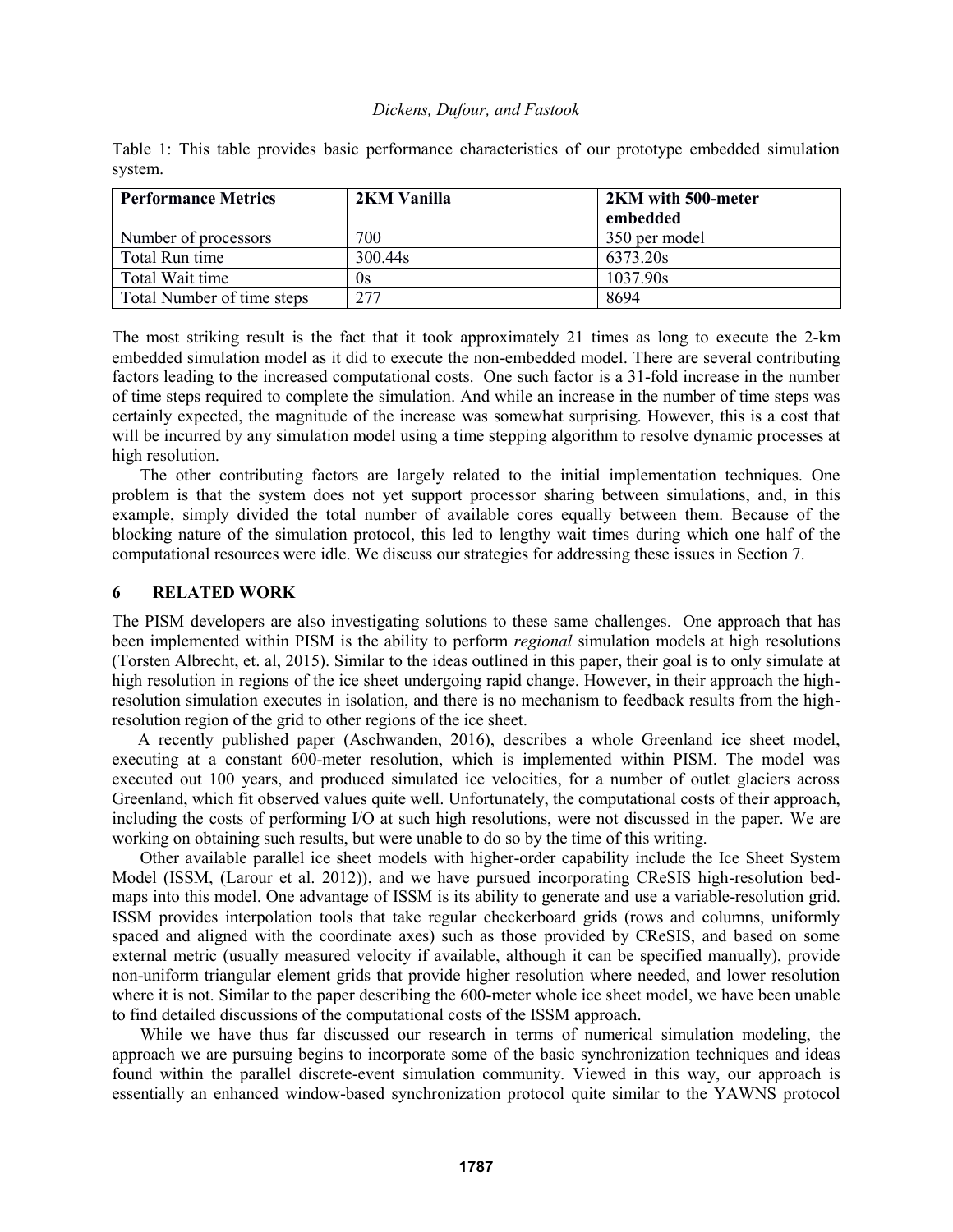(Nicol, 1993). Given the high blocking costs incurred by our two-phase synchronization protocol, it becomes attractive to think in terms of integrating optimistic synchronization techniques, e.g., Bounded Time Warp (Turner and Xu,, 1992), into our embedded simulation system.

# **7 CONCLUSIONS AND FURTURE RESEARCH**

In this paper, we have presented our design and prototype implementation of a high-resolution simulation for regions of an ice sheet undergoing rapid change, embedded within a lower-resolution model for regions of the ice sheet that are evolving at a much slower rate. We have described our approach to integrating the results from simulations that are operating at different spatial and temporal resolutions, while maintaining the coherence of the overall system. We demonstrated one important feedback loop within the shared region of the grid, and showed that the computed ice velocities compare quite well, although not yet perfectly, to the observed values. We believe that other, larger feedback loops will also be captured with extended simulation runs. Overall, we are pleased with the success of the prototype.

There is of course much work remaining, the most important of which is reducing the computational costs of the prototype implementation. There are three basic approaches under investigation. First, we are conducting very basic load-balancing experiments to determine the number of cores to allocate to each simulation to minimize the wait time. Second, we are in the process of incorporating the two Intel Xeon Phi 7120P coprocessors into the system. This would serve to provide additional (free) computational resources as well as more extensive opportunities for load balancing. Third, we are interested in implementing gang scheduling such that both simulations utilize the same set of computational resources. This would largely eliminate blocking, but this would come at the expense of increased context switching costs.

We are also interested in embedding multiple high-resolution simulations within a low-resolution whole ice sheet model. We believe this will represent a straightforward extension of the current approach, and could provide a much deeper understanding of underlying physical processes being modeled.

Our longer-term goal is to utilize optimistic simulation techniques to further reduce cost of blocking that is inherent in conservative simulation approaches. However, more research is needed to determine the opportunities for optimistic execution, and to define the error conditions that would require rolling back to an earlier state.

#### **ACKNOWLEDGMENTS**

This work used the Extreme Science and Engineering Discovery Environment (XSEDE), which is supported by National Science Foundation grant number ACI-1053575.

## **REFERENCES**

- Aschwanden, Andy, M. Fahnestock, and M. Truffer. 2016. "Complex Greenland Outlet Glacier Flow Captured." *Nature Communications* 7.
- Bueler,Ed, and J. Brown. 2009. "Shallow Shelf Approximation as a "Sliding Law" in a Thermomechanically Coupled Ice Sheet Model." *Journal of Geophysical Research: Earth Surface* 114, no. F3.
- "Data Products File Listing", Center for Remote Sensing of Ice Sheets (CReSIS), accessed February 17, 2016, https://data.cresis.ku.edu/data/ .
- Joughin, I., B. Smith, I. Howat, T. Scambos, and T. Moon. 2010. Greenland Flow Variability from Ice-Sheet-Wide Velocity Mapping, *Journal of Glaciology*. 56. 415-430.
- Larour, E., H. Seroussi, M. Morlighem, and E. Rignot. 2012. "Continental scale, High order, High spatial Resolution, Ice Sheet Modeling using the Ice Sheet System Model (ISSM)." *Journal of Geophysical Research: Earth Surface* 117, no. F1.